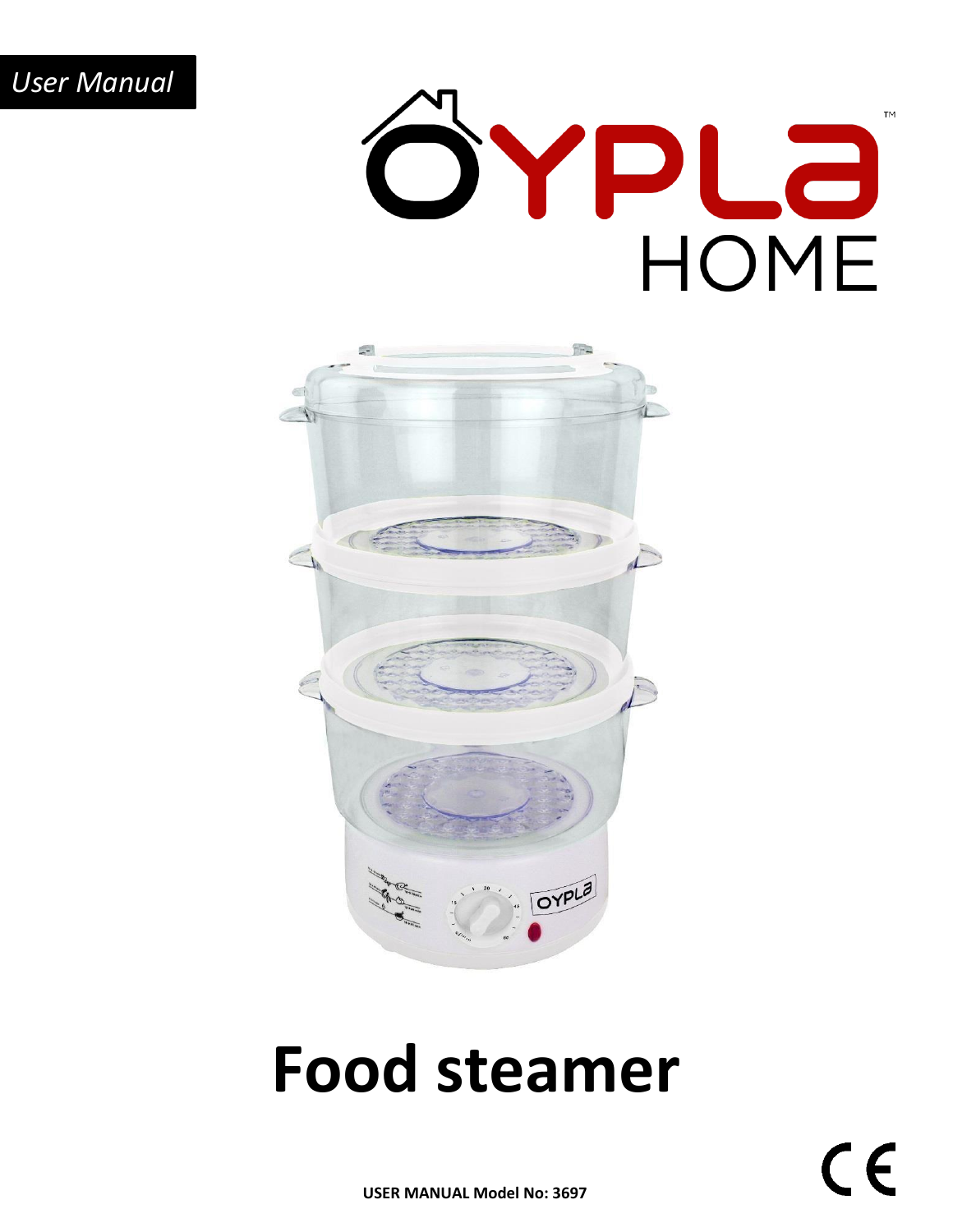# **Safety Instructions**

#### **Notice: Ensure you read and fully understand instructions before use**

**While every attempt is made to ensure the highest degree of protection in all equipment, we cannot guarantee freedom from injury. The user assumes all risk of injury due to use. All merchandise is sold on this condition, which no representative of the company can waive or change.**

- This product contains small parts that could be a choking hazard if swallowed. Keep these items away from children.
- This product is intended for indoor use.
- This product is not a toy, and is only to be used for its designated purpose.
- Do not carry out alterations or modifications to this product.
- Clean only with a damp cloth. Do not use strong industrial cleaning substances. Once cleaned, air dry before use. Do not plug into mains until the product has fully dried.
- To protect against electrical shock, do not immerse cord, plug or any part of this appliance in water or any other liquid.
- Never operate electrical appliance in immediate vicinity of water sources.
- Ensure the power supply to the socket into which the appliance is plugged, is in accordance with the rating label on the appliance and that the socket is earthed.
- This product is not intended for use by persons (including children) with reduced physical, sensory and mental capacities, or lack of experience and knowledge, unless they have been given supervision or instruction concerning use of the product by persons responsible for their safety.
- When the appliance is not in use, always unplug from the mains socket.
- Only use this product on stable, level and dry ground.
- Never leave the product unattended whilst it is switched on.
- Keep the product out of reach of children and do not allow children to use it.
- Never move the product by pulling on the lead.
- Do not operate the product without liquid. Always fill to at least the 'MIN' mark and never fill past the 'MAX' mark.
- Parts of the unit become very hot during operation. Touch only the handles or buttons.
- This product is for domestic use only.
- If the product is damaged or has any defects, please contact [cservice@oypla.com](mailto:cservice@oypla.com)

#### **USER MANUAL Model No: 3697**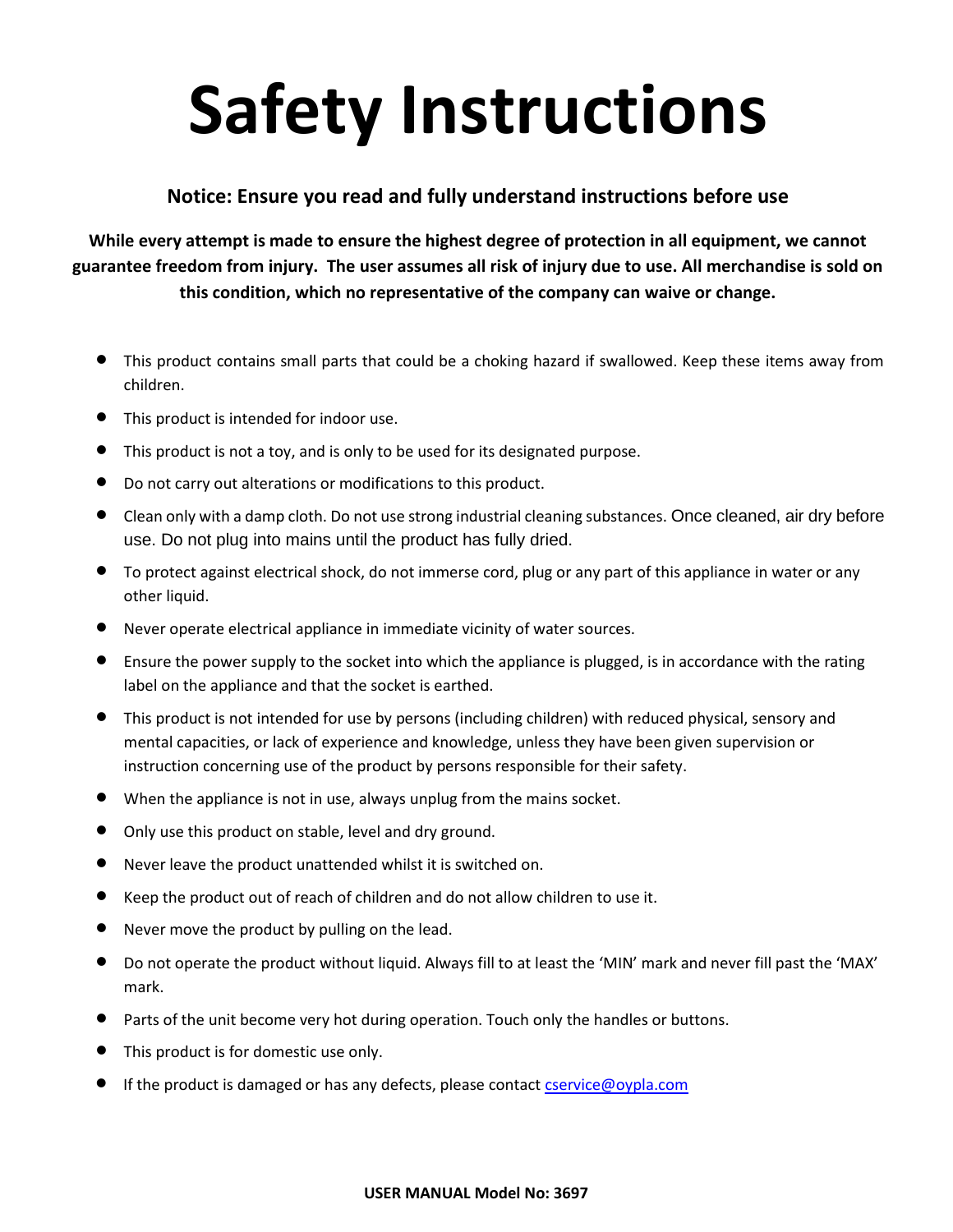# **Operating Instructions**

## **Parts List:**

### **If you are missing any of the below parts please contact [cservice@oypla.com](mailto:cservice@oypla.com)**

Please be aware that you will be referring to this parts list throughout the assembly process.



- **1. Lid with steam vents**
- **2. Steaming Bowl**
- **3. Drip tray (with flavour screen)**
- **4. Steam diffuser**
- **5. Water Basin**
- **6. Timer Adjustment**
- **7. Power Light**
- **8. Handle**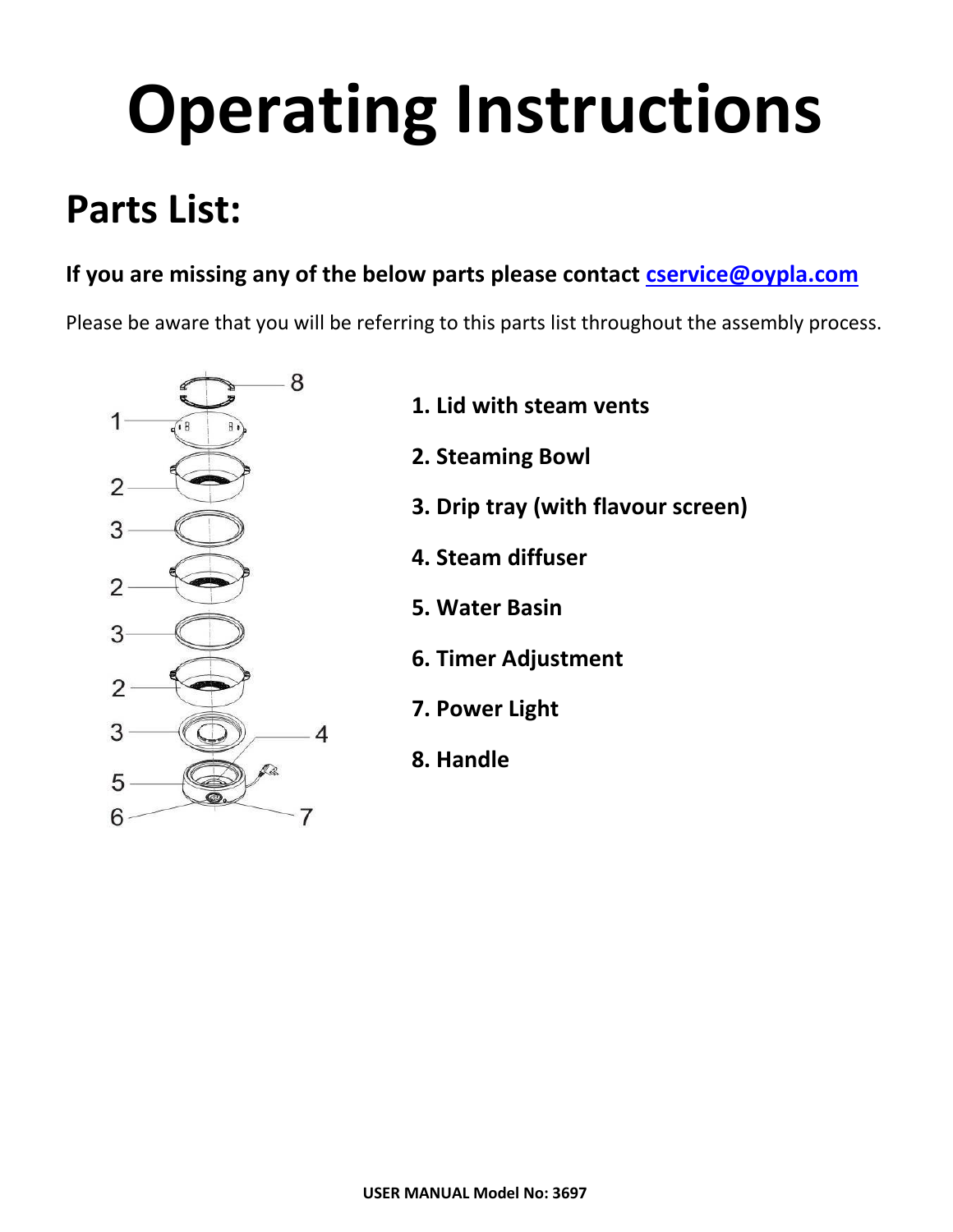#### **Before First Use**

Before using the appliance, clean the lid, steaming bowls and drip tray with warm soapy water. Rinse and dry thoroughly, and clean the inside of the basin with a damp cloth.

#### **How to Use:**

1. Place the steamer on a stable, level surface away from any objects, which could be damaged, by steam such as walls or overhanging cupboards.

2. Pour water directly into the basin

#### **WARNING: do not add any seasonings, wine, stock or any liquid other than tap water into the basin.**

3. Place the drip tray onto the base and ensure that it sits flat.

4. Place herbs or spices onto the flavour screen to add flavour. You may use the drip tray without adding herbs to the flavour screen if you prefer.

5. Place the required number of steaming bowls onto the drip tray.

6. Place the food into the bowls. It is recommended to place the largest pieces of food into the bottom of the bowl, as they will require a longer cooking time.

7. Place the lid on top of the bowl.

8. Plug in the steamer and set the timer for the recommended time. Steaming will begin within 30 seconds.

#### **WARNING: do not touch the base, steaming bowls or lid during use, as they will get very hot.**

9. When steaming is complete, the timer will beep.

**WARNING: To prevent burns, use a mitt when removing the lid or steaming bowls as hot steam will escape. Remove the lid slowly with the inside of the lid pointing away from you and let the steam escape gradually. Hold the lid over the unit to allow condensation to drain into the steamer.**

**WARNING: Do not reach into the unit while steaming. If you need to check the cooking progress or to stir, use a utensil with a long handle**.

10. In order to prevent food from being overcooked, remove the steaming bowl immediately using a mitt and place it on a plate or the lid.

11. When you have finished using the appliance, unplug from the wall and leave to cool completely before removing the drip tray and storing.

#### **WARNING: Use cation when removing the drip tray, while other parts may be cool the water in the basin and drip tray may still be very hot.**

#### **WARNING: Do not use this appliance without steaming bowl and lid in place.**

#### **Flavour Screen Tips**

Add fresh or dried herbs to the flavour screen to spice up healthy foods.

• It is recommended to use ½ to 3 teaspoons of dried herbs or spices. If using fresh herbs, chop the leaves and triple the amount.

• To prevent small herbs or ground spices from falling through the flavour screen, rinse or wet the screen before adding seasoning.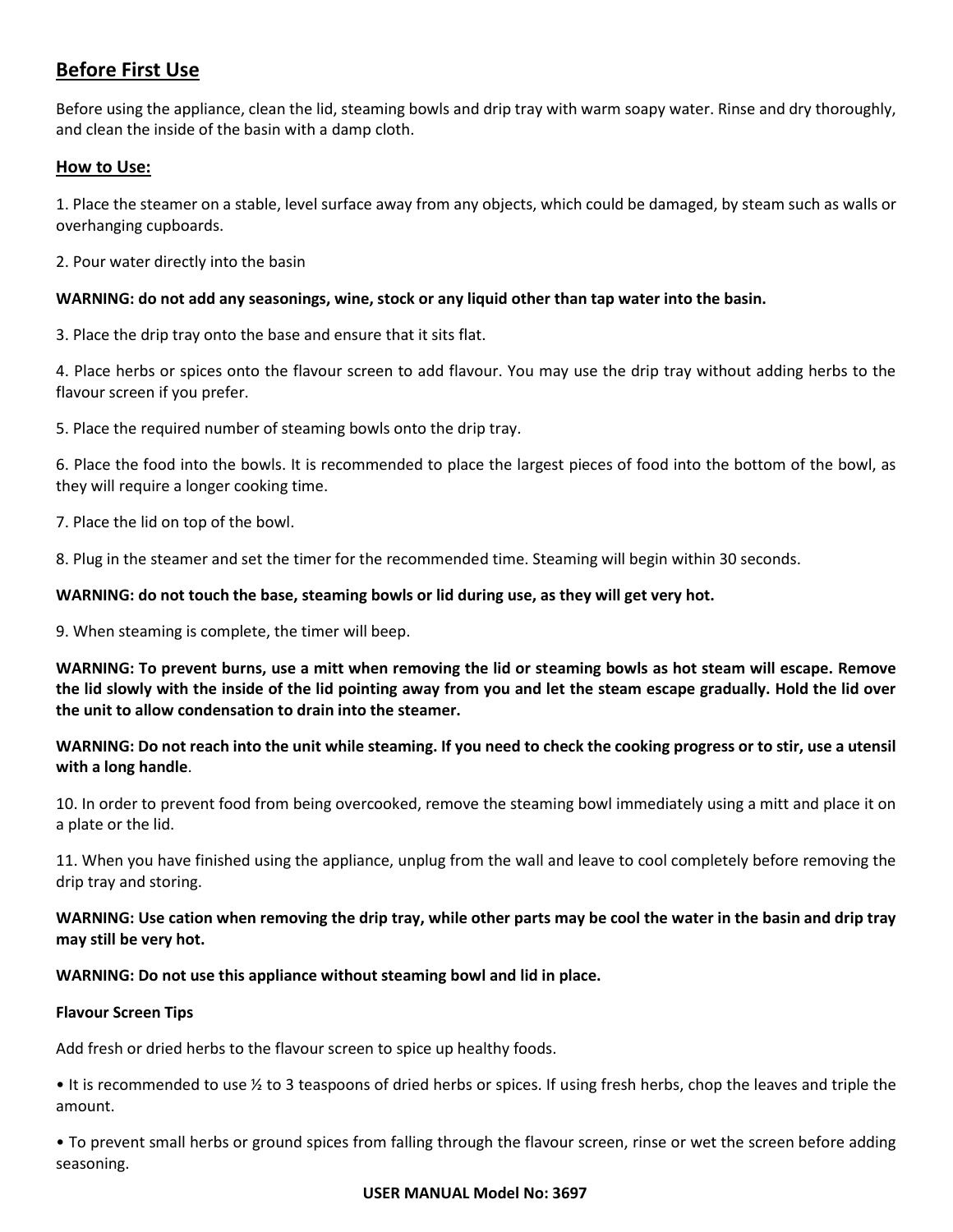#### **Steaming Times**

1. The steaming times stated are only a guide. Time may vary depending on the size of the food piece, spacing of the food in the steaming bowl, freshness of the food and personal preference. As you become familiar with the steamer, adjust the cooking time.

2. Steaming times are for the quantity stated in the guide. For larger or smaller quantities, adjust the time accordingly

3. The steaming times are all based on cooking the food in the lower bow. Food cooked in the upper bowls may take slightly longer to cook.

4. All times stated in the guide are based on the use of cold water.

#### **Meat and Poultry**

1. Thoroughly cook all foods before serving. Pierce with a knife or skewer to check that the centre is cooked and the juices run clear.

2. Sausage must be completely cooked before steaming.

| Type of<br><b>Meat</b> | <b>Weight/Measurement</b> | Cooking<br><b>Time</b><br>(mins) |
|------------------------|---------------------------|----------------------------------|
| <b>Beef</b>            | 200 <sub>g</sub>          | $5 - 10$                         |
| Chicken                | 150 <sub>g</sub>          | $12 - 15$                        |
|                        | 300g                      | $30 - 35$                        |
| Pork                   | 200 <sub>g</sub>          | $8 - 10$                         |

| Type of<br>Vegetable      | <b>Weight/Measurement</b> | Cooking<br><b>Time</b><br>(mins) |
|---------------------------|---------------------------|----------------------------------|
| Asparagus                 | 500g                      | $15 - 16$                        |
| Artichokes                | 500g                      | 40                               |
| <b>Beans</b>              | 250g                      | 18                               |
| <b>Beetroot</b>           | 500g                      | 30                               |
| <b>Broccoli</b>           | 500g                      | 15-20                            |
| <b>Bok Choy</b>           | 500g                      | 15-20                            |
| <b>Brussel</b><br>Sprouts | 500g                      | 25                               |
| Cabbage                   | 500g                      | 15                               |
| Celery                    | 250g                      | 10                               |
| Carrots                   | 500g                      | 20                               |
| Cauliflower               | 500g                      | 20                               |
| Corn on the<br>Cob        | 500g                      | 20                               |
| Eggplant                  | 500g                      | 15                               |
| Mushrooms                 | 500g                      | $6 - 8$                          |
| Onions                    | 250g                      | 10                               |
| Parsnips                  | 250g                      | 10                               |
| Peas                      | 500g                      | 10                               |
| Peppers                   | 500g                      | 15                               |
| Potatoes                  | 500g                      | 35                               |
| Spinach                   | 250g                      | 10                               |
| Squash                    | 500g                      | 15                               |
| <b>Sweet Potatoes</b>     | 500g                      | 35                               |
| Turnips                   | 500g                      | 20                               |
| All Frozen<br>Vegetables  | 500g                      | 25-30                            |